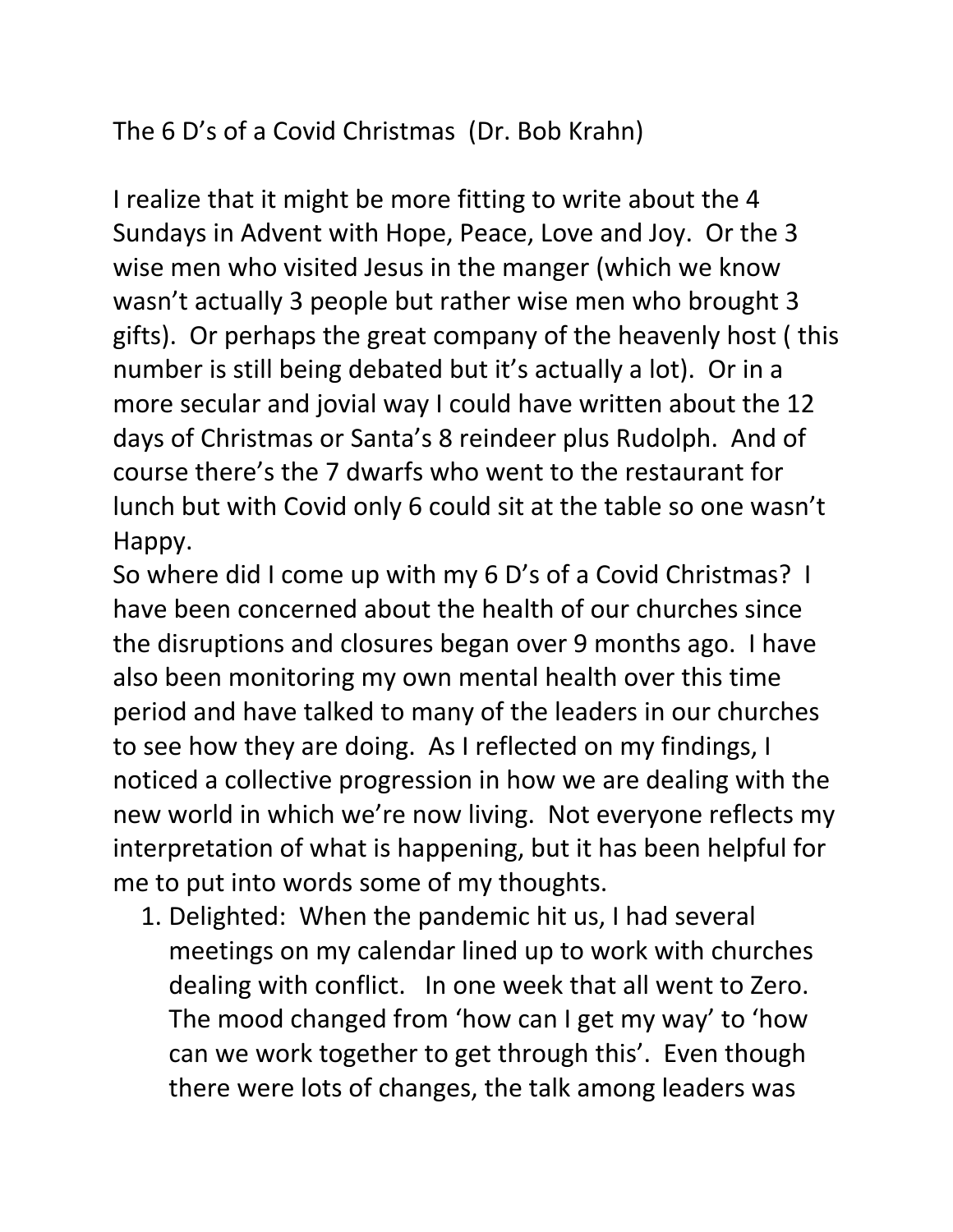about how God is in control and how the true missional church will still be the church as they find new ways to be on mission in their communities.

- 2. Disappointed: After a couple months of not meeting together, there was a sadness about the lack of support and connectedness that used to be there in public gatherings and especially in the smaller meetings.
- 3. Disillusioned: As rules changed for church gatherings and special events and as Covid numbers climbed and people died, there was a growing despondency over how this would all work out. In fact some churches found themselves talking more about whether they should wear a mask than about Jesus.
- 4. Depressed: Statistics are now out about the numbers of pastors and leaders who are considering resigning. One common comment I hear is: "I'm working harder than ever before and seeing fewer results". Financial giving to churches is down and recent surveys say that many churches will have approximately 30% less attenders if/when this is all over. The balance is that church expenses are also lower, and the 'virtual' church is up as far as attendance.
- 5. Dead: Along with many businesses, some churches will die. Some will never recover. Marriages are stressed and may not make it. You can look at our world in chaos and find many examples of the 5 D's above.

SO – as I check myself out on the first 5D emotional health scale I ask where am I today?

AND – the bigger question is What am I going to do about it?